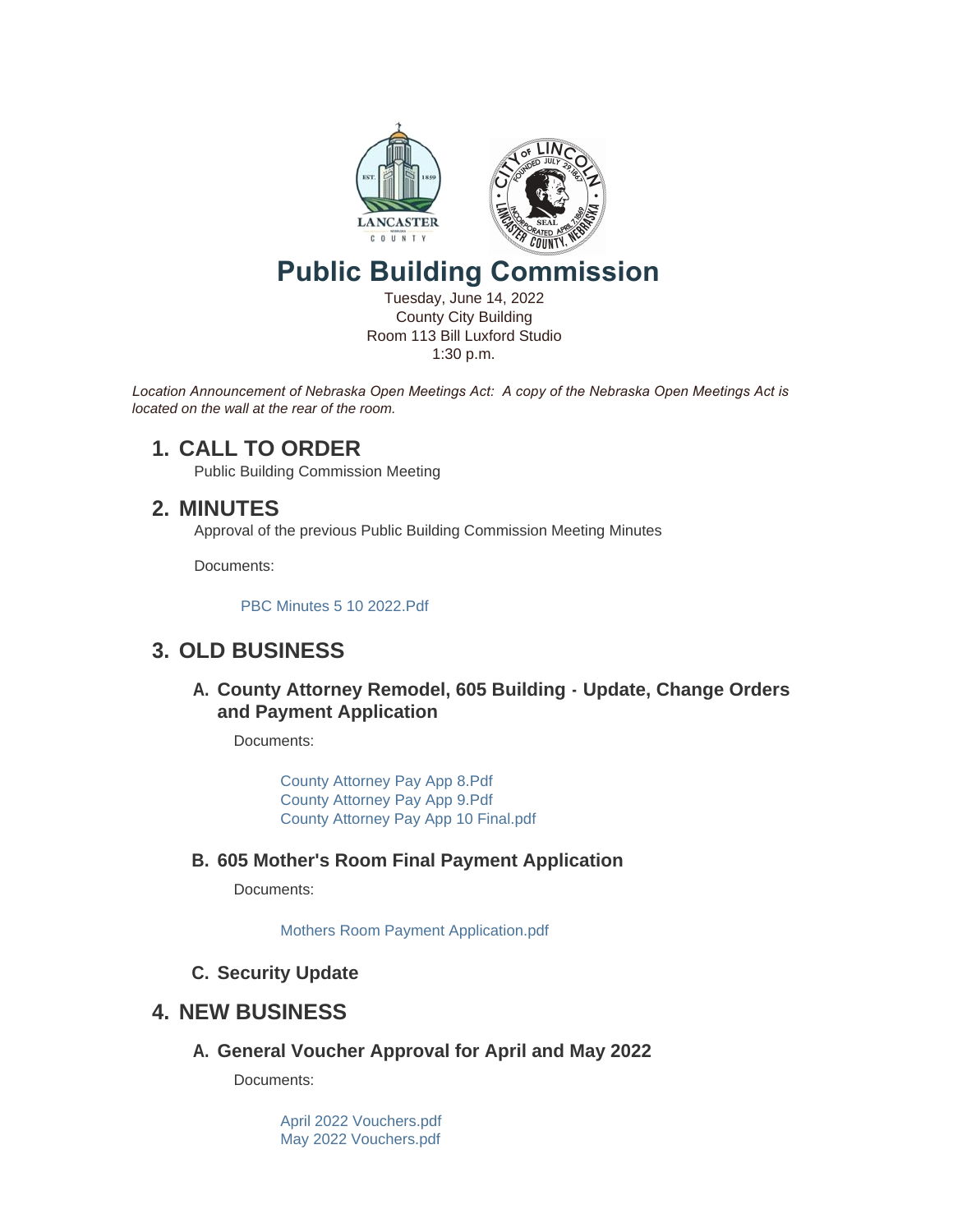#### **Lancaster County Sheriff and Lincoln Police Department Front B. Counter Renovation Bid Approval**

Documents:

[22-128 Brown Brothers Construction.pdf](https://www.lancaster.ne.gov/AgendaCenter/ViewFile/Item/5902?fileID=8367)

## **CONTRACT APPROVALS: 5.**

**Amendment to Contract for Business Card and Letterhead A. Printing #18-082 Cornhusker State Industries**

Documents:

[18-082 Cornhusker Industries.pdf](https://www.lancaster.ne.gov/AgendaCenter/ViewFile/Item/5859?fileID=8330)

**Amendment to Contract for Business Card and Letterhead B. Printing #18-082 Firespring**

Documents:

[18-082 Firespring.pdf](https://www.lancaster.ne.gov/AgendaCenter/ViewFile/Item/5860?fileID=8331)

**Amendment to Contract for Fire Extinguisher Inspection, Testing C. and Maintenance #19-120 General Fire and Safety Equipment Company**

Documents:

[19-120 General Fire And Safety.pdf](https://www.lancaster.ne.gov/AgendaCenter/ViewFile/Item/5645?fileID=8249)

**Amendment to Contract for Motor Fuel #20-137 Whitehead Oil D. Company**

Documents:

[20-137 Whitehead Oil Company.pdf](https://www.lancaster.ne.gov/AgendaCenter/ViewFile/Item/5923?fileID=8368)

**Amendment to Contract for Publishing Legal Notice and all Other E. Verbiage Necessary to Conduct Business #21-080 Lincoln Journal Star**

Documents:

#### [21-080 Journal Star.pdf](https://www.lancaster.ne.gov/AgendaCenter/ViewFile/Item/5861?fileID=8332)

**Amendment to Contract for Waste and Recyclable Collection F. Services #13-304 Uribe Refuse Services** 

Documents:

#### [13-304 Uribe.pdf](https://www.lancaster.ne.gov/AgendaCenter/ViewFile/Item/5644?fileID=8248)

**Amendment to Contract for Water Treatment Service Program G. #9120 Kurita America, Inc.**

Documents: